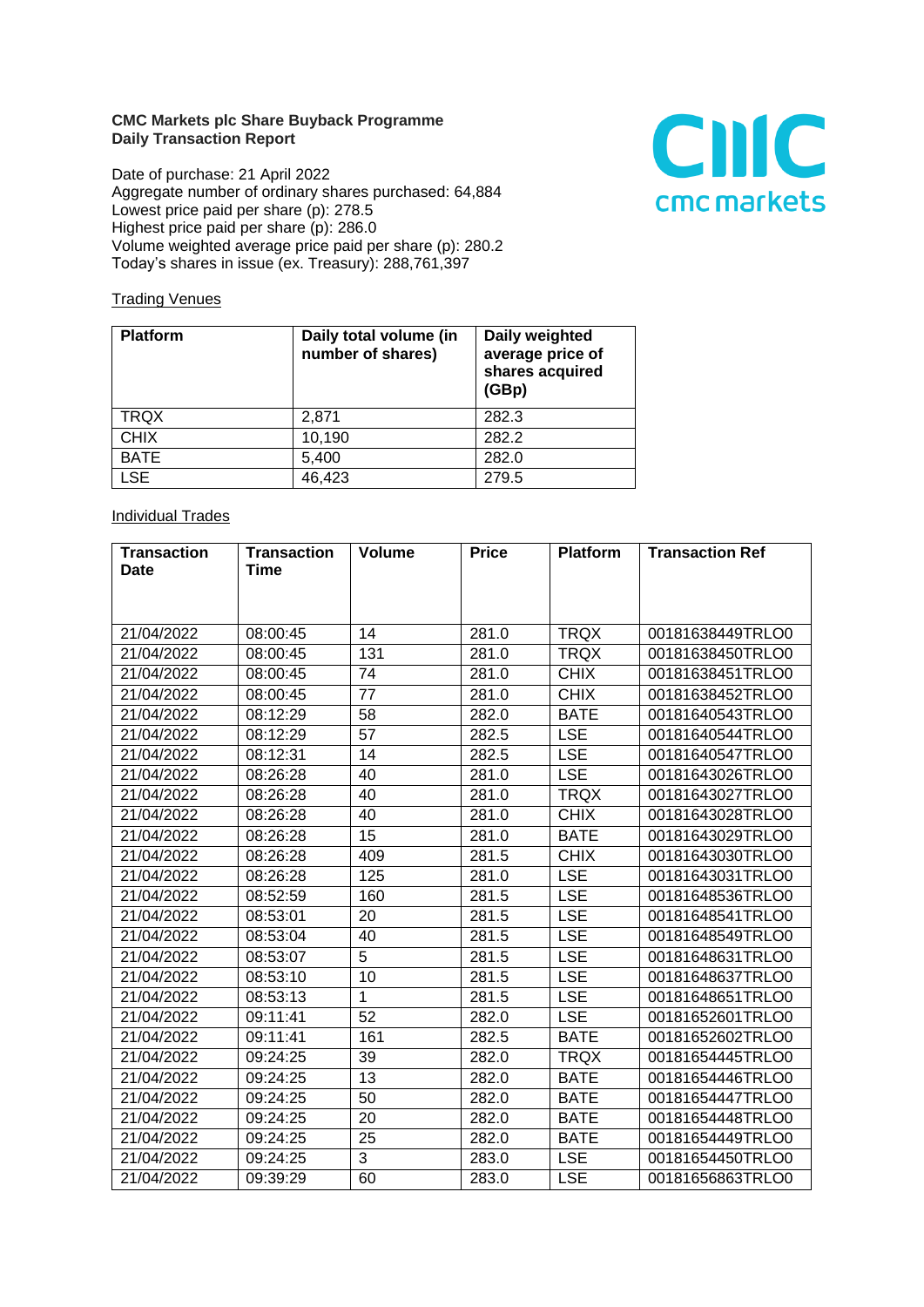| 21/04/2022 | 09:39:29 | 43             | 283.0 | <b>LSE</b>  | 00181656864TRLO0 |
|------------|----------|----------------|-------|-------------|------------------|
| 21/04/2022 | 09:39:31 | 23             | 283.0 | <b>LSE</b>  | 00181656870TRLO0 |
| 21/04/2022 | 09:39:31 | 103            | 283.5 | <b>BATE</b> | 00181656871TRLO0 |
| 21/04/2022 | 10:04:43 | 103            | 284.0 | <b>CHIX</b> | 00181660863TRLO0 |
| 21/04/2022 | 10:04:44 | 102            | 284.0 | <b>TRQX</b> | 00181660868TRLO0 |
| 21/04/2022 | 10:04:46 | 49             | 284.0 | <b>LSE</b>  | 00181660873TRLO0 |
| 21/04/2022 | 10:04:47 | 15             | 284.0 | <b>CHIX</b> | 00181660874TRLO0 |
| 21/04/2022 | 10:07:48 | 38             | 285.0 | <b>CHIX</b> | 00181661279TRLO0 |
| 21/04/2022 | 10:07:50 | 142            | 285.0 | <b>CHIX</b> | 00181661283TRLO0 |
| 21/04/2022 | 10:07:51 | 38             | 285.5 | <b>BATE</b> | 00181661286TRLO0 |
| 21/04/2022 | 10:07:52 | 1              | 285.5 | <b>LSE</b>  | 00181661289TRLO0 |
| 21/04/2022 | 10:07:52 | 36             | 285.5 | <b>LSE</b>  | 00181661290TRLO0 |
| 21/04/2022 | 10:13:56 | 1              | 284.5 | <b>CHIX</b> | 00181662544TRLO0 |
| 21/04/2022 | 10:16:55 | 604            | 284.5 | <b>CHIX</b> | 00181663562TRLO0 |
| 21/04/2022 | 10:16:55 | 119            | 284.5 | <b>LSE</b>  | 00181663563TRLO0 |
| 21/04/2022 | 10:16:55 | 9              | 284.5 | <b>BATE</b> | 00181663565TRLO0 |
| 21/04/2022 | 10:16:55 | 37             | 284.5 | <b>TRQX</b> | 00181663564TRLO0 |
| 21/04/2022 | 10:23:15 | 370            | 284.0 | <b>CHIX</b> | 00181664774TRLO0 |
| 21/04/2022 | 10:27:41 | 42             | 284.0 | <b>LSE</b>  | 00181665436TRLO0 |
| 21/04/2022 | 10:30:10 | 41             | 284.0 | <b>TRQX</b> | 00181665802TRLO0 |
| 21/04/2022 | 10:30:10 | 92             | 284.0 | <b>CHIX</b> | 00181665803TRLO0 |
| 21/04/2022 | 10:30:10 | 42             | 284.0 | <b>BATE</b> | 00181665804TRLO0 |
| 21/04/2022 | 10:30:10 | 19             | 284.0 | <b>CHIX</b> | 00181665805TRLO0 |
| 21/04/2022 | 10:34:41 | 123            | 284.5 | <b>LSE</b>  | 00181666623TRLO0 |
| 21/04/2022 | 10:41:11 | 31             | 284.5 | <b>LSE</b>  | 00181667969TRLO0 |
| 21/04/2022 | 10:41:13 | 8              | 284.5 | <b>LSE</b>  | 00181667971TRLO0 |
| 21/04/2022 | 10:41:16 | 8              | 284.5 | <b>LSE</b>  | 00181667986TRLO0 |
| 21/04/2022 | 10:41:19 | $\overline{2}$ | 284.5 | <b>LSE</b>  | 00181668002TRLO0 |
| 21/04/2022 | 10:43:06 | $\overline{2}$ | 284.5 | <b>LSE</b>  | 00181668316TRLO0 |
| 21/04/2022 | 10:43:23 | 154            | 285.0 | <b>LSE</b>  | 00181668350TRLO0 |
| 21/04/2022 | 10:43:25 | 122            | 285.5 | <b>LSE</b>  | 00181668365TRLO0 |
| 21/04/2022 | 10:43:25 | 97             | 285.5 | <b>LSE</b>  | 00181668366TRLO0 |
| 21/04/2022 | 10:43:25 | 328            | 285.5 | <b>LSE</b>  | 00181668367TRLO0 |
| 21/04/2022 | 10:43:27 | 13             | 285.5 | <b>CHIX</b> | 00181668370TRLO0 |
| 21/04/2022 | 10:43:27 | 593            | 286.0 | <b>LSE</b>  | 00181668371TRLO0 |
| 21/04/2022 | 10:44:50 | 92             | 286.0 | <b>BATE</b> | 00181668582TRLO0 |
| 21/04/2022 | 10:44:52 | 92             | 286.0 | <b>LSE</b>  | 00181668592TRLO0 |
| 21/04/2022 | 10:44:55 | 91             | 286.0 | <b>TRQX</b> | 00181668597TRLO0 |
| 21/04/2022 | 10:44:57 | 24             | 286.0 | <b>BATE</b> | 00181668605TRLO0 |
| 21/04/2022 | 10:44:58 | 92             | 286.0 | <b>CHIX</b> | 00181668606TRLO0 |
| 21/04/2022 | 10:44:59 | 23             | 286.0 | <b>LSE</b>  | 00181668607TRLO0 |
| 21/04/2022 | 10:45:01 | 23             | 286.0 | <b>CHIX</b> | 00181668615TRLO0 |
| 21/04/2022 | 10:45:03 | 22             | 286.0 | <b>TRQX</b> | 00181668628TRLO0 |
| 21/04/2022 | 10:45:04 | 6              | 286.0 | <b>CHIX</b> | 00181668633TRLO0 |
| 21/04/2022 | 10:45:07 | 6              | 286.0 | <b>LSE</b>  | 00181668641TRLO0 |
| 21/04/2022 | 10:45:10 | 6              | 286.0 | <b>BATE</b> | 00181668671TRLO0 |
| 21/04/2022 | 10:45:13 | 5              | 286.0 | <b>TRQX</b> | 00181668686TRLO0 |
| 21/04/2022 | 10:45:16 | $\overline{2}$ | 286.0 | <b>BATE</b> | 00181668691TRLO0 |
| 21/04/2022 | 10:45:19 | $\overline{2}$ | 286.0 | <b>CHIX</b> | 00181668697TRLO0 |
| 21/04/2022 | 10:59:07 | 1              | 284.0 | <b>TRQX</b> | 00181671655TRLO0 |
| 21/04/2022 | 11:20:13 | 1              | 283.5 | <b>LSE</b>  | 00181675504TRLO0 |
| 21/04/2022 | 11:21:40 | 1              | 283.5 | <b>LSE</b>  | 00181675789TRLO0 |
| 21/04/2022 | 11:21:47 | $\overline{2}$ | 283.5 | <b>LSE</b>  | 00181675794TRLO0 |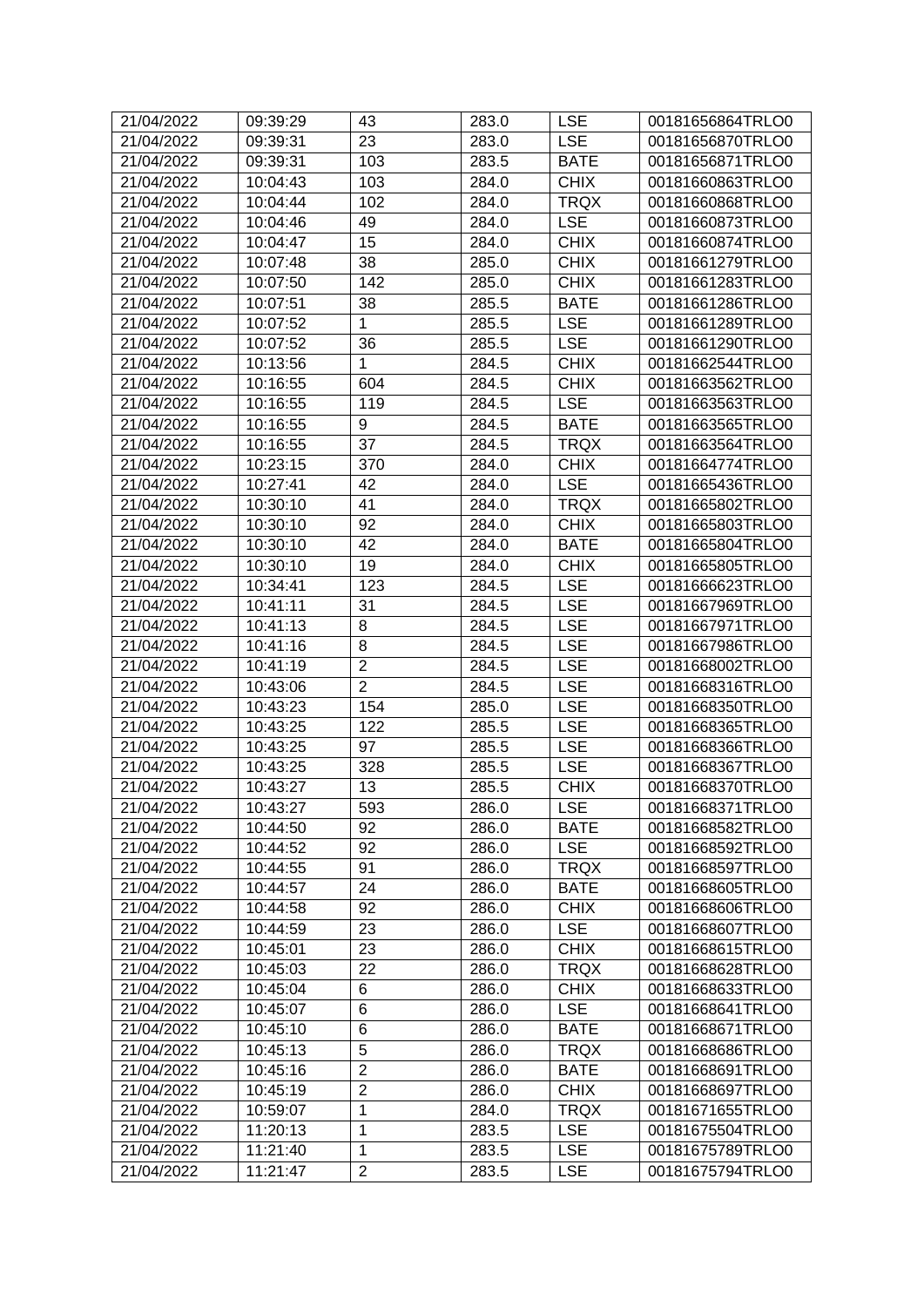| 21/04/2022 | 11:22:51 | 57               | 283.0 | <b>TRQX</b> | 00181675960TRLO0 |
|------------|----------|------------------|-------|-------------|------------------|
| 21/04/2022 | 11:22:51 | $\overline{2}$   | 283.0 | <b>LSE</b>  | 00181675961TRLO0 |
| 21/04/2022 | 11:22:51 | 1                | 283.0 | <b>CHIX</b> | 00181675962TRLO0 |
| 21/04/2022 | 11:22:51 | $\mathbf{1}$     | 283.0 | <b>BATE</b> | 00181675963TRLO0 |
| 21/04/2022 | 11:22:51 | 14               | 283.0 | <b>LSE</b>  | 00181675964TRLO0 |
| 21/04/2022 | 11:28:31 | 35               | 281.5 | <b>TRQX</b> | 00181676871TRLO0 |
| 21/04/2022 | 11:28:31 | 6                | 281.5 | <b>BATE</b> | 00181676872TRLO0 |
| 21/04/2022 | 11:28:31 | 35               | 281.5 | <b>LSE</b>  | 00181676873TRLO0 |
| 21/04/2022 | 11:28:31 | 36               | 281.5 | <b>CHIX</b> | 00181676874TRLO0 |
| 21/04/2022 | 11:28:31 | 30               | 281.5 | <b>BATE</b> | 00181676875TRLO0 |
| 21/04/2022 | 11:28:54 | 9                | 282.0 | <b>TRQX</b> | 00181676897TRLO0 |
| 21/04/2022 | 11:28:58 | 9                | 282.0 | <b>LSE</b>  | 00181676909TRLO0 |
| 21/04/2022 | 11:29:01 | $\boldsymbol{9}$ | 282.0 | <b>CHIX</b> | 00181676913TRLO0 |
| 21/04/2022 | 11:29:04 | $\overline{2}$   | 282.0 | <b>LSE</b>  | 00181676923TRLO0 |
| 21/04/2022 | 11:30:02 | 3                | 282.0 | <b>CHIX</b> | 00181677117TRLO0 |
| 21/04/2022 | 11:30:03 | $\overline{222}$ | 282.0 | <b>LSE</b>  | 00181677120TRLO0 |
| 21/04/2022 | 11:30:07 | 171              | 282.0 | <b>CHIX</b> | 00181677127TRLO0 |
| 21/04/2022 | 11:30:10 | 56               | 282.0 | <b>LSE</b>  | 00181677134TRLO0 |
| 21/04/2022 | 11:30:13 | 42               | 282.0 | <b>CHIX</b> | 00181677140TRLO0 |
| 21/04/2022 | 11:30:13 | 387              | 282.5 | <b>LSE</b>  | 00181677141TRLO0 |
| 21/04/2022 | 11:30:14 | 127              | 282.5 | <b>TRQX</b> | 00181677143TRLO0 |
| 21/04/2022 | 11:30:16 | 53               | 282.5 | <b>CHIX</b> | 00181677146TRLO0 |
| 21/04/2022 | 11:30:16 | 14               | 283.0 | <b>LSE</b>  | 00181677147TRLO0 |
| 21/04/2022 | 11:30:16 | 840              | 282.5 | <b>CHIX</b> | 00181677148TRLO0 |
| 21/04/2022 | 11:30:18 | 400              | 283.0 | <b>LSE</b>  | 00181677152TRLO0 |
| 21/04/2022 | 11:38:00 | 6                | 282.0 | <b>BATE</b> | 00181678361TRLO0 |
| 21/04/2022 | 11:38:00 | 34               | 282.0 | <b>BATE</b> | 00181678362TRLO0 |
| 21/04/2022 | 11:38:00 | 152              | 282.0 | <b>BATE</b> | 00181678363TRLO0 |
| 21/04/2022 | 11:38:00 | 91               | 282.0 | <b>BATE</b> | 00181678364TRLO0 |
| 21/04/2022 | 11:52:46 | 43               | 282.0 | <b>LSE</b>  | 00181680638TRLO0 |
| 21/04/2022 | 11:52:46 | 153              | 282.0 | <b>LSE</b>  | 00181680639TRLO0 |
| 21/04/2022 | 11:52:48 | 41               | 282.0 | <b>LSE</b>  | 00181680649TRLO0 |
| 21/04/2022 | 11:52:48 | 21               | 282.0 | <b>LSE</b>  | 00181680650TRLO0 |
| 21/04/2022 | 11:54:04 | 255              | 282.5 | <b>LSE</b>  | 00181680857TRLO0 |
| 21/04/2022 | 11:54:07 | 37               | 282.5 | <b>BATE</b> | 00181680869TRLO0 |
| 21/04/2022 | 11:54:07 | 218              | 282.5 | <b>BATE</b> | 00181680870TRLO0 |
| 21/04/2022 | 11:54:07 | 403              | 283.0 | <b>LSE</b>  | 00181680871TRLO0 |
| 21/04/2022 | 12:00:00 | 55               | 284.0 | <b>TRQX</b> | 00181682042TRLO0 |
| 21/04/2022 | 12:00:00 | 43               | 284.0 | <b>TRQX</b> | 00181682043TRLO0 |
| 21/04/2022 | 12:11:01 | 6                | 283.5 | <b>BATE</b> | 00181683816TRLO0 |
| 21/04/2022 | 12:11:01 | 209              | 283.5 | <b>BATE</b> | 00181683817TRLO0 |
| 21/04/2022 | 12:11:04 | 253              | 283.5 | <b>LSE</b>  | 00181683823TRLO0 |
| 21/04/2022 | 12:11:07 | 253              | 283.5 | <b>BATE</b> | 00181683845TRLO0 |
| 21/04/2022 | 12:11:10 | 63               | 283.5 | <b>LSE</b>  | 00181683849TRLO0 |
| 21/04/2022 | 12:11:13 | 9                | 283.5 | <b>CHIX</b> | 00181683857TRLO0 |
| 21/04/2022 | 12:11:13 | 244              | 283.5 | <b>CHIX</b> | 00181683858TRLO0 |
| 21/04/2022 | 12:11:16 | 16               | 283.5 | <b>LSE</b>  | 00181683863TRLO0 |
| 21/04/2022 | 12:11:17 | 63               | 283.5 | <b>CHIX</b> | 00181683865TRLO0 |
| 21/04/2022 | 12:11:19 | $\overline{7}$   | 283.5 | <b>BATE</b> | 00181683868TRLO0 |
| 21/04/2022 | 12:11:19 | 56               | 283.5 | <b>BATE</b> | 00181683869TRLO0 |
| 21/04/2022 | 12:26:03 | 12               | 283.5 | <b>CHIX</b> | 00181686008TRLO0 |
| 21/04/2022 | 12:26:03 | 74               | 283.5 | <b>CHIX</b> | 00181686009TRLO0 |
| 21/04/2022 | 12:26:03 | 85               | 284.0 | <b>LSE</b>  | 00181686010TRLO0 |
|            |          |                  |       |             |                  |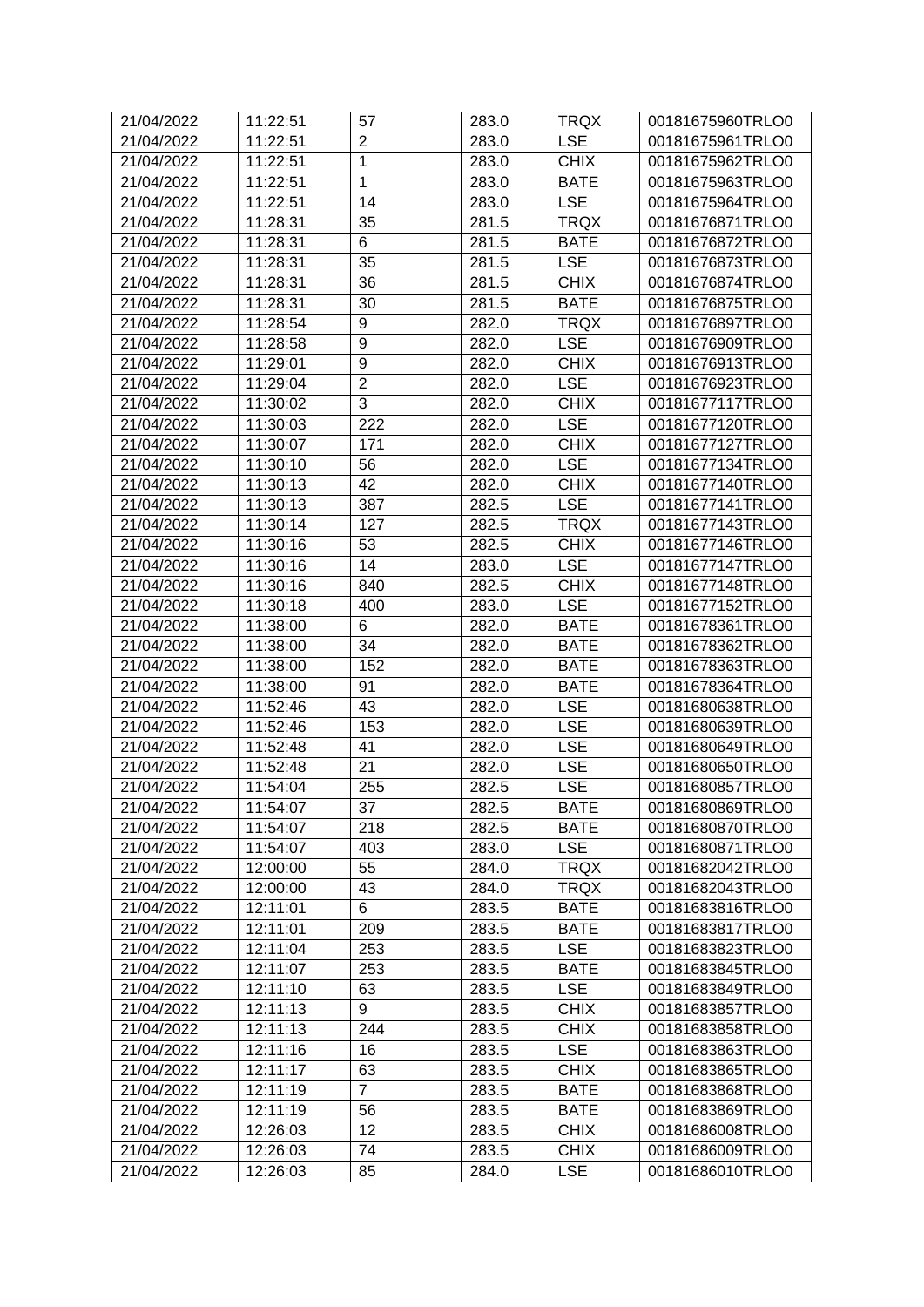| 21/04/2022 | 12:26:04 | 131            | 284.0 | <b>LSE</b>  | 00181686030TRLO0 |
|------------|----------|----------------|-------|-------------|------------------|
| 21/04/2022 | 12:29:00 | 172            | 284.0 | <b>BATE</b> | 00181686446TRLO0 |
| 21/04/2022 | 12:29:01 | 102            | 284.0 | <b>LSE</b>  | 00181686452TRLO0 |
| 21/04/2022 | 12:29:02 | 9              | 284.0 | <b>LSE</b>  | 00181686459TRLO0 |
| 21/04/2022 | 12:29:04 | 25             | 284.0 | <b>LSE</b>  | 00181686461TRLO0 |
| 21/04/2022 | 12:29:07 | $\overline{2}$ | 284.0 | <b>LSE</b>  | 00181686468TRLO0 |
| 21/04/2022 | 12:58:59 | 23             | 284.0 | <b>CHIX</b> | 00181691697TRLO0 |
| 21/04/2022 | 12:58:59 | 109            | 284.0 | <b>CHIX</b> | 00181691698TRLO0 |
| 21/04/2022 | 12:59:01 | 17             | 284.0 | <b>BATE</b> | 00181691781TRLO0 |
| 21/04/2022 | 12:59:01 | 26             | 284.0 | <b>BATE</b> | 00181691782TRLO0 |
| 21/04/2022 | 12:59:03 | 7              | 284.0 | <b>LSE</b>  | 00181691816TRLO0 |
| 21/04/2022 | 12:59:04 | 10             | 284.0 | <b>BATE</b> | 00181691821TRLO0 |
| 21/04/2022 | 12:59:07 | 6              | 284.0 | <b>LSE</b>  | 00181691845TRLO0 |
| 21/04/2022 | 12:59:10 | 3              | 284.0 | <b>BATE</b> | 00181691863TRLO0 |
| 21/04/2022 | 12:59:13 | $\overline{2}$ | 284.0 | <b>LSE</b>  | 00181691874TRLO0 |
| 21/04/2022 | 13:28:57 | 21             | 283.0 | <b>TRQX</b> | 00181697721TRLO0 |
| 21/04/2022 | 13:28:57 | 1              | 283.0 | <b>LSE</b>  | 00181697722TRLO0 |
| 21/04/2022 | 13:28:57 | 80             | 283.0 | <b>TRQX</b> | 00181697723TRLO0 |
| 21/04/2022 | 13:28:57 | 1              | 283.0 | <b>BATE</b> | 00181697724TRLO0 |
| 21/04/2022 | 13:28:57 | 33             | 283.0 | <b>CHIX</b> | 00181697725TRLO0 |
| 21/04/2022 | 13:30:03 | 63             | 282.0 | <b>CHIX</b> | 00181698074TRLO0 |
| 21/04/2022 | 13:30:03 | 63             | 282.0 | <b>BATE</b> | 00181698075TRLO0 |
| 21/04/2022 | 13:30:03 | 63             | 282.0 | <b>TRQX</b> | 00181698073TRLO0 |
| 21/04/2022 | 13:30:03 | 63             | 282.0 | <b>LSE</b>  | 00181698076TRLO0 |
| 21/04/2022 | 13:30:03 | 15             | 282.0 | <b>CHIX</b> | 00181698077TRLO0 |
| 21/04/2022 | 13:32:04 | 34             | 282.5 | <b>LSE</b>  | 00181698495TRLO0 |
| 21/04/2022 | 13:32:04 | 35             | 283.0 | <b>BATE</b> | 00181698496TRLO0 |
| 21/04/2022 | 13:33:35 | 163            | 283.5 | <b>TRQX</b> | 00181698933TRLO0 |
| 21/04/2022 | 13:33:35 | 337            | 283.5 | <b>LSE</b>  | 00181698934TRLO0 |
| 21/04/2022 | 13:33:35 | 174            | 283.5 | <b>TRQX</b> | 00181698935TRLO0 |
| 21/04/2022 | 13:33:35 | 337            | 283.5 | <b>BATE</b> | 00181698936TRLO0 |
| 21/04/2022 | 13:33:35 | 337            | 283.5 | <b>CHIX</b> | 00181698937TRLO0 |
| 21/04/2022 | 14:39:49 | 645            | 283.0 | <b>LSE</b>  | 00181736432TRLO0 |
| 21/04/2022 | 14:39:49 | 1              | 283.0 | <b>BATE</b> | 00181736433TRLO0 |
| 21/04/2022 | 14:39:49 | 283            | 283.0 | <b>TRQX</b> | 00181736434TRLO0 |
| 21/04/2022 | 14:39:49 | 284            | 283.0 | <b>CHIX</b> | 00181736435TRLO0 |
| 21/04/2022 | 14:40:01 | 36             | 282.5 | <b>BATE</b> | 00181736542TRLO0 |
| 21/04/2022 | 14:40:01 | 35             | 282.5 | <b>TRQX</b> | 00181736543TRLO0 |
| 21/04/2022 | 14:40:01 | 36             | 282.5 | <b>CHIX</b> | 00181736544TRLO0 |
| 21/04/2022 | 14:40:01 | 36             | 282.5 | <b>LSE</b>  | 00181736545TRLO0 |
| 21/04/2022 | 14:40:16 | 9              | 282.0 | <b>BATE</b> | 00181736775TRLO0 |
| 21/04/2022 | 14:40:16 | 9              | 282.0 | <b>LSE</b>  | 00181736776TRLO0 |
| 21/04/2022 | 14:40:16 | 9              | 282.0 | <b>CHIX</b> | 00181736777TRLO0 |
| 21/04/2022 | 14:47:07 | 55             | 281.5 | <b>TRQX</b> | 00181741550TRLO0 |
| 21/04/2022 | 14:47:11 | 55             | 281.5 | <b>LSE</b>  | 00181741583TRLO0 |
| 21/04/2022 | 14:47:14 | 246            | 281.5 | <b>TRQX</b> | 00181741621TRLO0 |
| 21/04/2022 | 14:47:16 | 14             | 281.5 | <b>LSE</b>  | 00181741634TRLO0 |
| 21/04/2022 | 14:47:20 | 62             | 281.5 | <b>TRQX</b> | 00181741668TRLO0 |
| 21/04/2022 | 14:47:23 | 3              | 281.5 | <b>LSE</b>  | 00181741706TRLO0 |
| 21/04/2022 | 14:47:26 | 16             | 281.5 | <b>TRQX</b> | 00181741720TRLO0 |
| 21/04/2022 | 14:47:29 | $\mathbf{1}$   | 281.5 | <b>LSE</b>  | 00181741734TRLO0 |
| 21/04/2022 | 14:50:03 | 55             | 282.0 | <b>CHIX</b> | 00181743101TRLO0 |
| 21/04/2022 | 14:50:05 | $\overline{2}$ | 282.0 | <b>BATE</b> | 00181743118TRLO0 |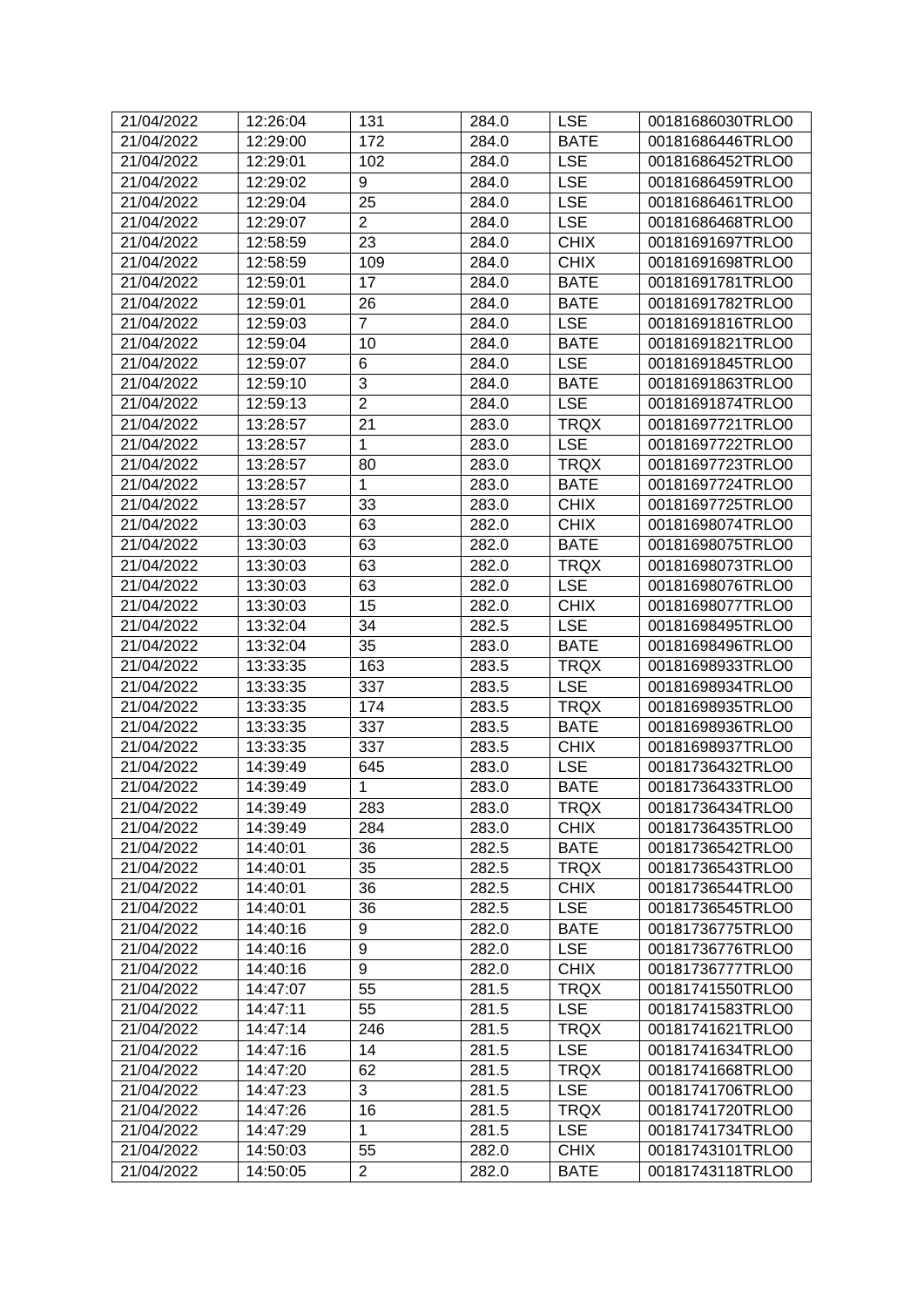| 21/04/2022 | 14:50:05 | 53                      | 282.0 | <b>BATE</b> | 00181743119TRLO0 |
|------------|----------|-------------------------|-------|-------------|------------------|
| 21/04/2022 | 14:50:07 | 24                      | 282.0 | <b>CHIX</b> | 00181743137TRLO0 |
| 21/04/2022 | 14:50:07 | 269                     | 282.0 | <b>CHIX</b> | 00181743138TRLO0 |
| 21/04/2022 | 14:50:08 | 45                      | 282.0 | <b>CHIX</b> | 00181743145TRLO0 |
| 21/04/2022 | 14:50:11 | 73                      | 282.0 | <b>CHIX</b> | 00181743189TRLO0 |
| 21/04/2022 | 14:50:14 | 21                      | 282.0 | <b>LSE</b>  | 00181743224TRLO0 |
| 21/04/2022 | 14:50:17 | 18                      | 282.0 | <b>CHIX</b> | 00181743257TRLO0 |
| 21/04/2022 | 14:50:20 | 14                      | 282.0 | <b>BATE</b> | 00181743287TRLO0 |
| 21/04/2022 | 14:50:23 | 12                      | 282.0 | <b>CHIX</b> | 00181743307TRLO0 |
| 21/04/2022 | 14:50:26 | 5                       | 282.0 | <b>CHIX</b> | 00181743337TRLO0 |
| 21/04/2022 | 14:50:29 | $\overline{5}$          | 282.0 | <b>LSE</b>  | 00181743387TRLO0 |
| 21/04/2022 | 14:50:32 | 3                       | 282.0 | <b>CHIX</b> | 00181743431TRLO0 |
| 21/04/2022 | 14:57:51 | $\overline{\mathbf{4}}$ | 281.0 | <b>TRQX</b> | 00181748465TRLO0 |
| 21/04/2022 | 14:57:51 | $\overline{2}$          | 281.0 | <b>LSE</b>  | 00181748466TRLO0 |
| 21/04/2022 | 14:57:51 | $\mathbf{1}$            | 281.0 | <b>CHIX</b> | 00181748467TRLO0 |
| 21/04/2022 | 14:57:51 | 3                       | 281.0 | <b>BATE</b> | 00181748468TRLO0 |
| 21/04/2022 | 15:00:11 | 50                      | 281.5 | <b>LSE</b>  | 00181749855TRLO0 |
| 21/04/2022 | 15:00:11 | 51                      | 282.0 | <b>BATE</b> | 00181749856TRLO0 |
| 21/04/2022 | 15:17:28 | 274                     | 281.0 | <b>LSE</b>  | 00181758502TRLO0 |
| 21/04/2022 | 15:17:28 | 50                      | 281.0 | <b>TRQX</b> | 00181758503TRLO0 |
| 21/04/2022 | 15:17:28 | 313                     | 281.0 | <b>LSE</b>  | 00181758504TRLO0 |
| 21/04/2022 | 15:17:28 | 108                     | 281.0 | <b>BATE</b> | 00181758505TRLO0 |
| 21/04/2022 | 15:17:28 | 51                      | 281.0 | <b>CHIX</b> | 00181758506TRLO0 |
| 21/04/2022 | 15:33:14 | 54                      | 281.5 | <b>BATE</b> | 00181765318TRLO0 |
| 21/04/2022 | 15:33:15 | 22                      | 280.5 | <b>CHIX</b> | 00181765320TRLO0 |
| 21/04/2022 | 15:33:17 | 81                      | 281.5 | <b>CHIX</b> | 00181765325TRLO0 |
| 21/04/2022 | 15:33:20 | $\overline{2}$          | 281.5 | <b>TRQX</b> | 00181765346TRLO0 |
| 21/04/2022 | 15:33:20 | 51                      | 281.5 | <b>TRQX</b> | 00181765347TRLO0 |
| 21/04/2022 | 15:33:23 | 53                      | 281.5 | <b>LSE</b>  | 00181765356TRLO0 |
| 21/04/2022 | 15:33:26 | 31                      | 281.5 | <b>CHIX</b> | 00181765412TRLO0 |
| 21/04/2022 | 15:33:29 | 21                      | 281.5 | <b>CHIX</b> | 00181765438TRLO0 |
| 21/04/2022 | 15:33:32 | 19                      | 281.5 | <b>BATE</b> | 00181765447TRLO0 |
| 21/04/2022 | 15:33:35 | 13                      | 281.5 | <b>TRQX</b> | 00181765462TRLO0 |
| 21/04/2022 | 15:33:38 | 13                      | 281.5 | <b>LSE</b>  | 00181765473TRLO0 |
|            |          | 8                       |       | <b>CHIX</b> | 00181765484TRLO0 |
| 21/04/2022 | 15:33:41 |                         | 281.5 |             |                  |
| 21/04/2022 | 15:33:44 | 5                       | 281.5 | <b>BATE</b> | 00181765497TRLO0 |
| 21/04/2022 | 15:33:47 | 5                       | 281.5 | <b>CHIX</b> | 00181765516TRLO0 |
| 21/04/2022 | 15:33:50 | 3                       | 281.5 | <b>LSE</b>  | 00181765538TRLO0 |
| 21/04/2022 | 15:33:53 | 3                       | 281.5 | <b>TRQX</b> | 00181765555TRLO0 |
| 21/04/2022 | 15:44:02 | 1                       | 280.5 | <b>TRQX</b> | 00181770115TRLO0 |
| 21/04/2022 | 15:44:02 | 1                       | 280.5 | <b>LSE</b>  | 00181770116TRLO0 |
| 21/04/2022 | 15:44:02 | $\overline{c}$          | 280.5 | <b>BATE</b> | 00181770117TRLO0 |
| 21/04/2022 | 15:44:02 | $\overline{2}$          | 280.5 | <b>CHIX</b> | 00181770118TRLO0 |
| 21/04/2022 | 15:45:10 | 32                      | 281.0 | <b>LSE</b>  | 00181770623TRLO0 |
| 21/04/2022 | 15:45:14 | 468                     | 281.0 | <b>LSE</b>  | 00181770667TRLO0 |
| 21/04/2022 | 15:45:14 | 291                     | 281.0 | <b>LSE</b>  | 00181770668TRLO0 |
| 21/04/2022 | 15:45:16 | 51                      | 281.0 | <b>CHIX</b> | 00181770679TRLO0 |
| 21/04/2022 | 15:45:20 | 84                      | 281.0 | <b>LSE</b>  | 00181770697TRLO0 |
| 21/04/2022 | 15:45:23 | 32                      | 281.0 | <b>CHIX</b> | 00181770707TRLO0 |
| 21/04/2022 | 15:45:26 | 21                      | 281.0 | <b>LSE</b>  | 00181770736TRLO0 |
| 21/04/2022 | 15:45:29 | 13                      | 281.0 | <b>CHIX</b> | 00181770751TRLO0 |
| 21/04/2022 | 15:45:32 | 8                       | 281.0 | <b>CHIX</b> | 00181770763TRLO0 |
| 21/04/2022 | 15:45:35 | 5                       | 281.0 | <b>LSE</b>  | 00181770782TRLO0 |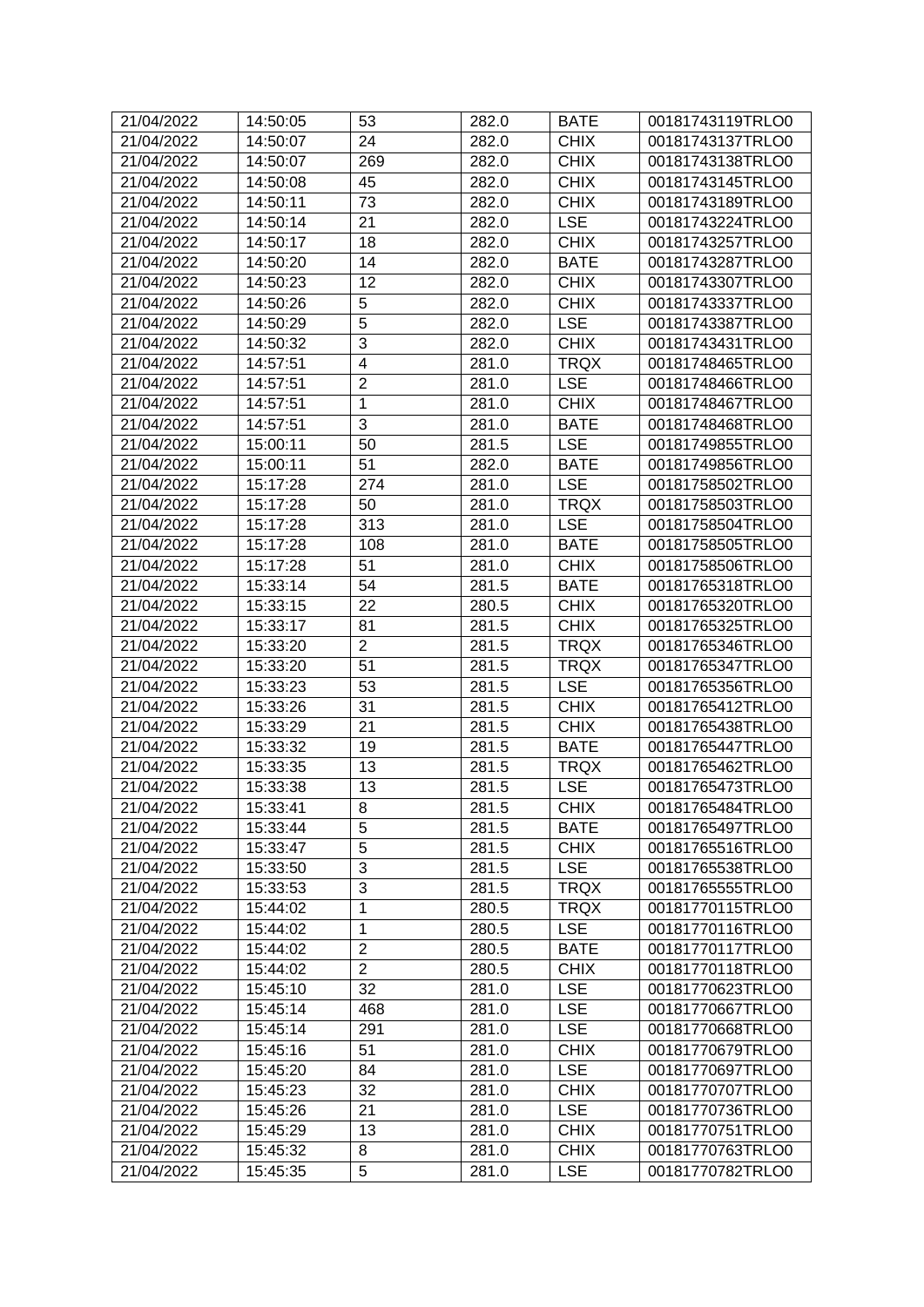| 21/04/2022 | 15:45:38 | 3               | 281.0 | <b>CHIX</b> | 00181770811TRLO0 |
|------------|----------|-----------------|-------|-------------|------------------|
| 21/04/2022 | 15:45:41 | $\overline{2}$  | 281.0 | <b>CHIX</b> | 00181770851TRLO0 |
| 21/04/2022 | 15:45:44 | 1               | 281.0 | <b>CHIX</b> | 00181770884TRLO0 |
| 21/04/2022 | 15:49:02 | 5               | 281.0 | <b>TRQX</b> | 00181772186TRLO0 |
| 21/04/2022 | 15:49:02 | 79              | 281.0 | <b>TRQX</b> | 00181772187TRLO0 |
| 21/04/2022 | 15:49:05 | 4               | 281.0 | <b>CHIX</b> | 00181772220TRLO0 |
| 21/04/2022 | 15:49:08 | 1               | 281.0 | <b>LSE</b>  | 00181772241TRLO0 |
| 21/04/2022 | 15:49:11 | 1               | 281.0 | <b>CHIX</b> | 00181772246TRLO0 |
| 21/04/2022 | 15:51:48 | 1               | 281.0 | <b>LSE</b>  | 00181773429TRLO0 |
| 21/04/2022 | 15:52:56 | 21              | 280.0 | <b>TRQX</b> | 00181773858TRLO0 |
| 21/04/2022 | 15:52:56 | 85              | 280.0 | <b>BATE</b> | 00181773859TRLO0 |
| 21/04/2022 | 15:52:56 | $\mathbf{1}$    | 280.0 | <b>CHIX</b> | 00181773860TRLO0 |
| 21/04/2022 | 15:52:56 | $\overline{2}$  | 280.0 | <b>CHIX</b> | 00181773861TRLO0 |
| 21/04/2022 | 15:55:45 | 1,004           | 281.5 | <b>CHIX</b> | 00181774919TRLO0 |
| 21/04/2022 | 15:55:47 | 30              | 281.5 | <b>CHIX</b> | 00181774937TRLO0 |
| 21/04/2022 | 15:55:47 | 1,938           | 281.5 | <b>CHIX</b> | 00181774938TRLO0 |
| 21/04/2022 | 15:55:47 | 431             | 281.5 | <b>LSE</b>  | 00181774939TRLO0 |
| 21/04/2022 | 15:55:47 | 255             | 281.5 | <b>LSE</b>  | 00181774940TRLO0 |
| 21/04/2022 | 16:14:05 | 1               | 280.5 | <b>BATE</b> | 00181784599TRLO0 |
| 21/04/2022 | 16:14:47 | 169             | 280.5 | <b>CHIX</b> | 00181785085TRLO0 |
| 21/04/2022 | 16:15:36 | 34              | 281.0 | <b>BATE</b> | 00181785625TRLO0 |
| 21/04/2022 | 16:18:36 | $\overline{7}$  | 281.0 | <b>BATE</b> | 00181787880TRLO0 |
| 21/04/2022 | 16:18:36 | 427             | 281.0 | <b>CHIX</b> | 00181787881TRLO0 |
| 21/04/2022 | 16:18:36 | 554             | 281.0 | <b>BATE</b> | 00181787882TRLO0 |
| 21/04/2022 | 16:18:37 | 500             | 281.5 | <b>LSE</b>  | 00181787892TRLO0 |
| 21/04/2022 | 16:18:37 | 442             | 281.5 | <b>LSE</b>  | 00181787893TRLO0 |
| 21/04/2022 | 16:18:37 | 444             | 281.5 | <b>LSE</b>  | 00181787894TRLO0 |
| 21/04/2022 | 16:18:37 | 299             | 281.5 | <b>LSE</b>  | 00181787895TRLO0 |
| 21/04/2022 | 16:18:37 | 269             | 281.5 | <b>LSE</b>  | 00181787896TRLO0 |
| 21/04/2022 | 16:20:12 | 398             | 281.0 | <b>BATE</b> | 00181788985TRLO0 |
| 21/04/2022 | 16:20:12 | 102             | 281.0 | <b>CHIX</b> | 00181788986TRLO0 |
| 21/04/2022 | 16:20:12 | 295             | 281.0 | <b>CHIX</b> | 00181788987TRLO0 |
| 21/04/2022 | 16:20:12 | 25              | 281.0 | <b>BATE</b> | 00181788988TRLO0 |
| 21/04/2022 | 16:20:12 | 10              | 281.0 | <b>BATE</b> | 00181788989TRLO0 |
| 21/04/2022 | 16:20:12 | $\overline{31}$ | 281.0 | <b>BATE</b> |                  |
|            |          |                 |       |             | 00181788990TRLO0 |
| 21/04/2022 | 16:20:12 | 559             | 281.0 | <b>BATE</b> | 00181788991TRLO0 |
| 21/04/2022 | 16:20:12 | 595             | 281.0 | <b>TRQX</b> | 00181788992TRLO0 |
| 21/04/2022 | 16:23:12 | 397             | 281.0 | <b>LSE</b>  | 00181791169TRLO0 |
| 21/04/2022 | 16:23:12 | 795             | 281.0 | <b>CHIX</b> | 00181791170TRLO0 |
| 21/04/2022 | 16:23:12 | 52              | 281.0 | <b>BATE</b> | 00181791171TRLO0 |
| 21/04/2022 | 16:23:12 | 51              | 281.0 | <b>BATE</b> | 00181791172TRLO0 |
| 21/04/2022 | 16:23:12 | 500             | 281.0 | <b>BATE</b> | 00181791173TRLO0 |
| 21/04/2022 | 16:23:12 | 308             | 281.0 | <b>BATE</b> | 00181791174TRLO0 |
| 21/04/2022 | 16:35:15 | 884             | 278.5 | <b>LSE</b>  | 00181800168TRLO0 |
| 21/04/2022 | 16:35:15 | 1,255           | 278.5 | <b>LSE</b>  | 00181800169TRLO0 |
| 21/04/2022 | 16:35:15 | 921             | 278.5 | <b>LSE</b>  | 00181800180TRLO0 |
| 21/04/2022 | 16:35:15 | 56              | 278.5 | <b>LSE</b>  | 00181800181TRLO0 |
| 21/04/2022 | 16:35:15 | 57              | 278.5 | <b>LSE</b>  | 00181800182TRLO0 |
| 21/04/2022 | 16:35:15 | 529             | 278.5 | <b>LSE</b>  | 00181800183TRLO0 |
| 21/04/2022 | 16:35:15 | 76              | 278.5 | <b>LSE</b>  | 00181800184TRLO0 |
| 21/04/2022 | 16:35:15 | 1,179           | 278.5 | <b>LSE</b>  | 00181800185TRLO0 |
| 21/04/2022 | 16:35:15 | 1,180           | 278.5 | <b>LSE</b>  | 00181800186TRLO0 |
| 21/04/2022 | 16:35:15 | 43              | 278.5 | <b>LSE</b>  | 00181800187TRLO0 |